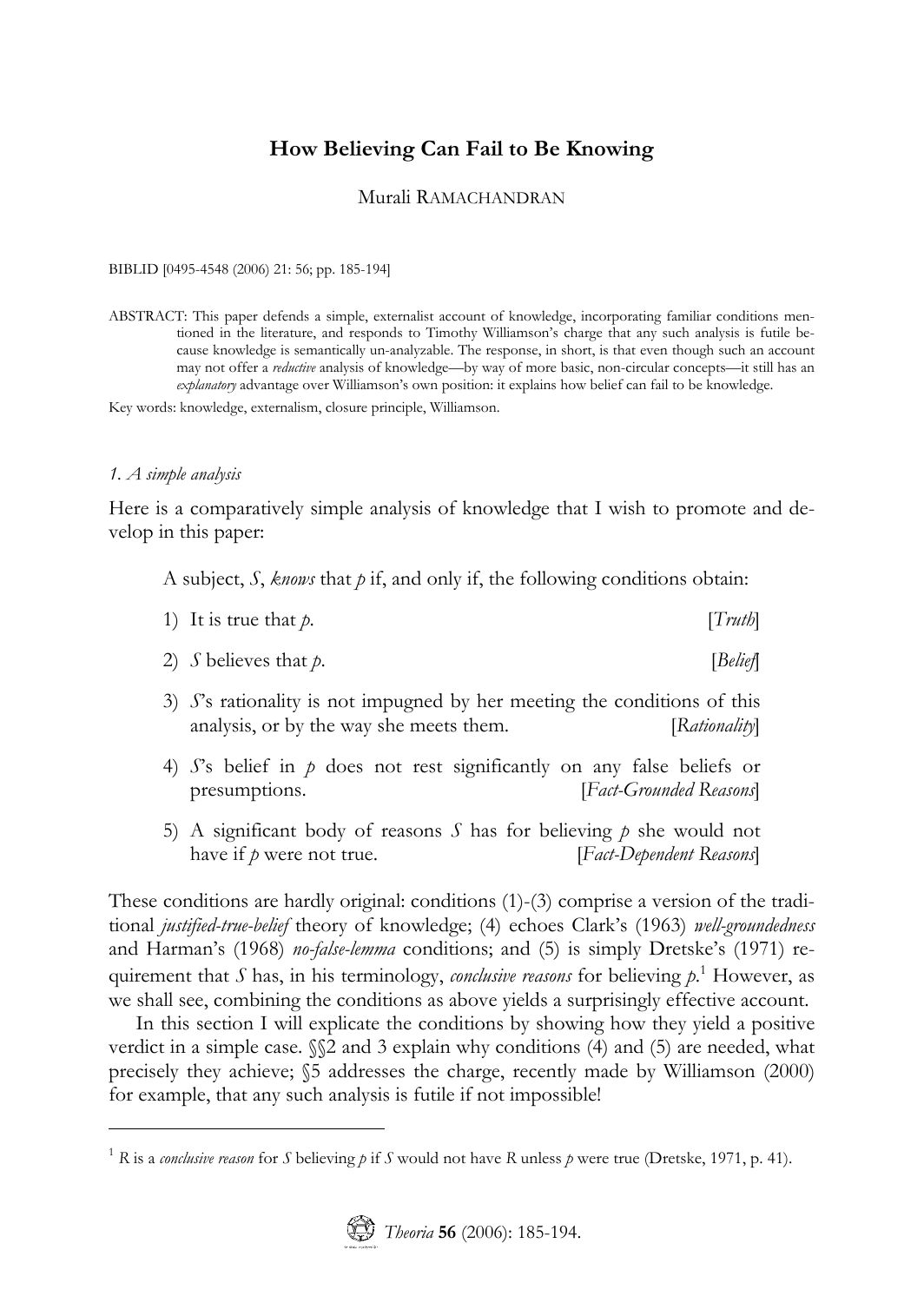Let us begin by seeing how the clauses work in a straightforward case of perception. *S* sees a cat in front of her and so believes truly ( *p*) *that there is a cat in front of her* (conditions (1) and (2) are met). Her belief in *p* does not rest significantly on any false beliefs or presumptions. She believes she is seeing a cat, and she is; she presumes there is nothing unusual in the circumstances, and there isn't, etc.. Of course, she may have false beliefs about cats —e.g. that her neighbour's cat is male— or false presumptions about the circumstances —e.g. that it is colder than yesterday— but her belief in *p* does not rest on these. So, condition (4) is met.

Now, what if p were false, if there *weren't* a cat in front of her: would she have the same reasons for believing *p*? We are not interested here in *any old* possible situation where *p* is false. It is logically possible, for instance, that there is no cat in front of *S*, but that some devious scientists have set up a hologram of a cat in front of her; in this possible world, arguably, *S* might have precisely the same reasons for believing *p* as she has in the actual world; but, such a world is not sufficiently similar to the actual world to be relevant to our question. We are interested, rather, in not-*p*-worlds that differ as little possible in other respects from the actual world, worlds that differ *just enough* so that  $p$  is not true —the *nearest* not- $p$ -worlds as we shall call them.<sup>2</sup> The nearest not-*p*-worlds will simply be worlds in which there isn't a cat in front of *S*, *S*'s eyesight is functioning normally, she isn't being deceived by holograms, etc.. In these worlds, she would not have a visual experience as of seeing a cat, and, consequently, would not have the reasons for believing  $p$  that she actually has. Condition (5) is met.

Finally, we may suppose, since we are assuming that there is nothing out of the ordinary in the situation, that the satisfaction of conditions  $(1)$ ,  $(2)$ ,  $(4)$  and  $(5)$  in this case do not impugn *S*'s rationality; in other words, that condition (3) is met. So, by the present account, *S* comes out knowing that there is a cat in front of her.

The key question is, is each condition *necessary* for knowledge? This is what the remaining sections address —by way of considering familiar test cases in the literature.

### *2. Fact-grounded reasons*

 $\overline{a}$ 

Conditions (1)-(3) are generally taken to be necessary. So, we may begin by considering why these alone are not jointly sufficient for knowledge. Gettier (1963) offers counterexamples to their sufficiency; the examples have  $S$  justifiably believing a true proposition *p*, but on the basis of a false belief. Here is a version from Lehrer (1965):

## NOGOT (*why (1)-(3) are not jointly sufficient for knowledge*)

A colleague in *S*'s office, Mr. Nogot, has given evidence which leads *S* to justifiably believe (*r*) *that Mr. Nogot owns a Ford*, from which *S* correctly deduces (*p*) *that someone in this office owns a Ford*. But, unbeknownst to *S*, Nogot has been shamming and *p* is only true because another person in the office, Ms. Havit, owns a Ford.

<sup>2</sup> So, *pace* Lewis (1971) and Nozick (1984), counterfactual conditionals of the form "If *A* were the case, then *B* would be the case" are interpreted as affirming that the nearest *A*-worlds are *B*-worlds.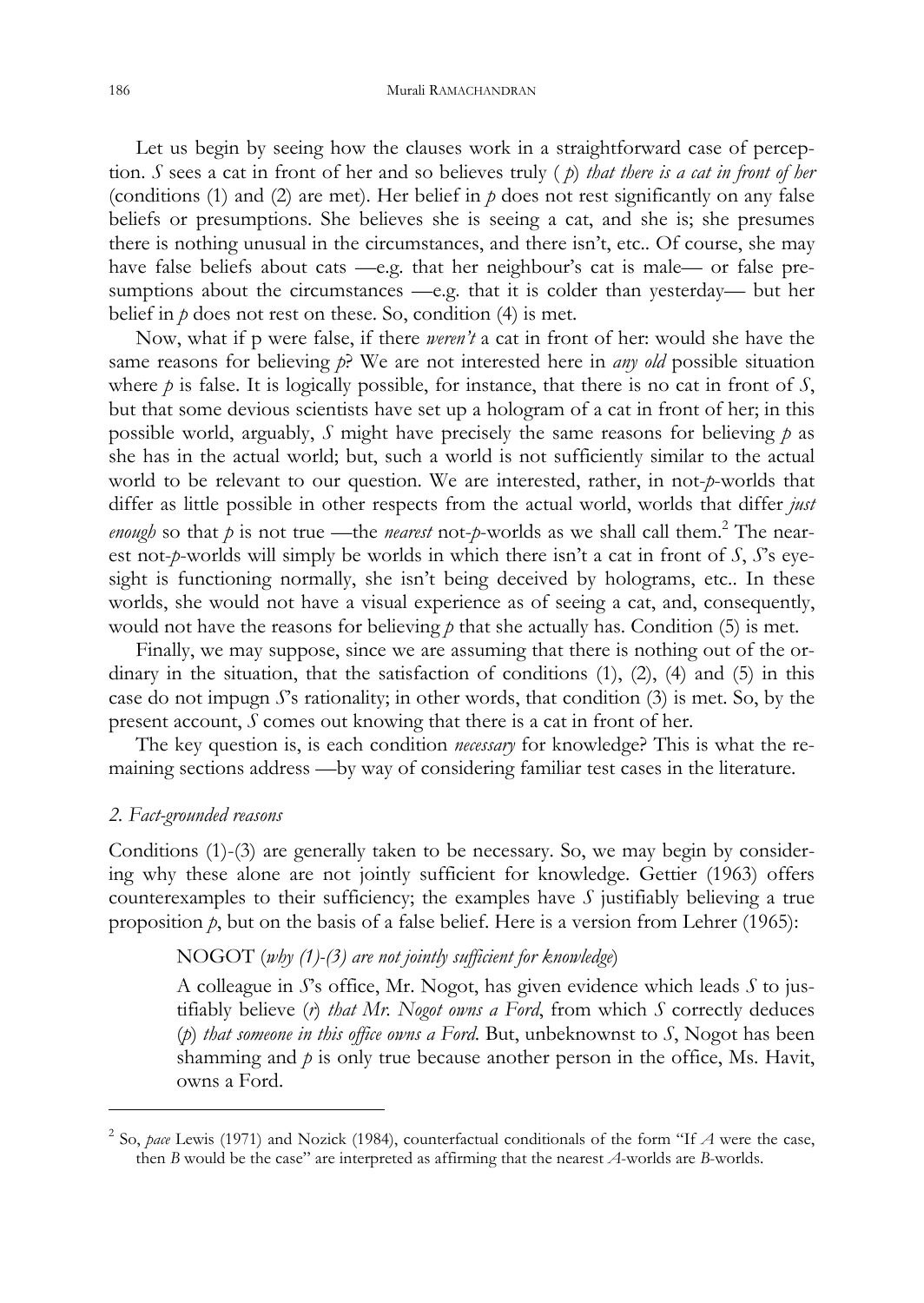*S* clearly does not know that *p*. Yet, *p* is true and *S*'s belief in *p* is justified —or, what is relevant for present purposes, *S*'s rationality is not impugned by her believing *p* for the reasons she does. So, (1)-(3) are not jointly sufficient for knowledge.

An obvious moral, noted by Clark (1963) and Harman (1968), is to discount cases where the belief in *p* is based on false beliefs; this is what condition (4), the *factgroundedness* condition as I shall call it, does. *S* does not come out knowing that someone in the office owns a Ford, because her belief that this is so is based on her false belief that Nogot owns a Ford.

By using the phrase "rest significantly on" rather than just "rest on" in the formulation of (4), I want to allow for the possibility of knowledge in cases where some false beliefs play a negligible part in the formation of *S*'s belief in *p* (see also Harman 1968). Suppose *S* has seen (and recognized) Jones in London on many occasions, but has mistaken someone else for Jones in London last Saturday. Condition (4) does not rule out *S*'s knowing (*p*) *that Jones has been in London*. For, *S*'s belief that *p* does not rest *significantly* on her false belief that Jones was in London last Saturday.

The appeal to *presumptions* in the condition is intended to handle the following sort of example from Goldman (1976):

### BARN (*why the demand for no-false-presumptions*)

*S* is driving in a region of the countryside where, unbeknownst to her, there are many papier-maché facsimiles of barns (easily mistaken for genuine barns from the roadside —indeed, we may suppose that *S has* mistaken many of them for barns in the course of her journey). As it happens, *S* stops in front of a genuine barn and believes truly (*p*) *that there is a barn in front of her*.

Intuitively, *S* does not know (*p*) *that there is a barn in front of her*. Yet, *p* is true, and, arguably, *S*'s belief in *p* does not rest on any false *beliefs* she has. One might think that her belief or reasoning rests on her believing (falsely) (*q*) *that there are no fake barns in the neighbourhood*; but, S has not even entertained the possibility of there being fake barns; so, the argument runs, it is incorrect to say she has beliefs about them: she neither believes nor disbelieves *q*. However, even if one accepts this, it seems correct to maintain that *S*'s belief rests on false *presumptions*, e.g. the presumption that there are no barn look-alikes around. Thus, (4) secures the desired result that *S* doesn't know that *p*.

Here is another example, adapted from Harman (1968), where false presumptions rather than false beliefs are involved:

## DICTATOR (*why the demand for no-false-presumptions*)

The dictator of a country dies and his death is reported in a newspaper. *S* reads the report and comes to believe (*p*) *that the dictator is dead*. However, all the leading newspapers, including this one, are soon pressurized by the military to dismiss the story as malicious and unfounded rumour. *S* does not read the denials and so continues to believe (truly) that *p*. Her compatriots, how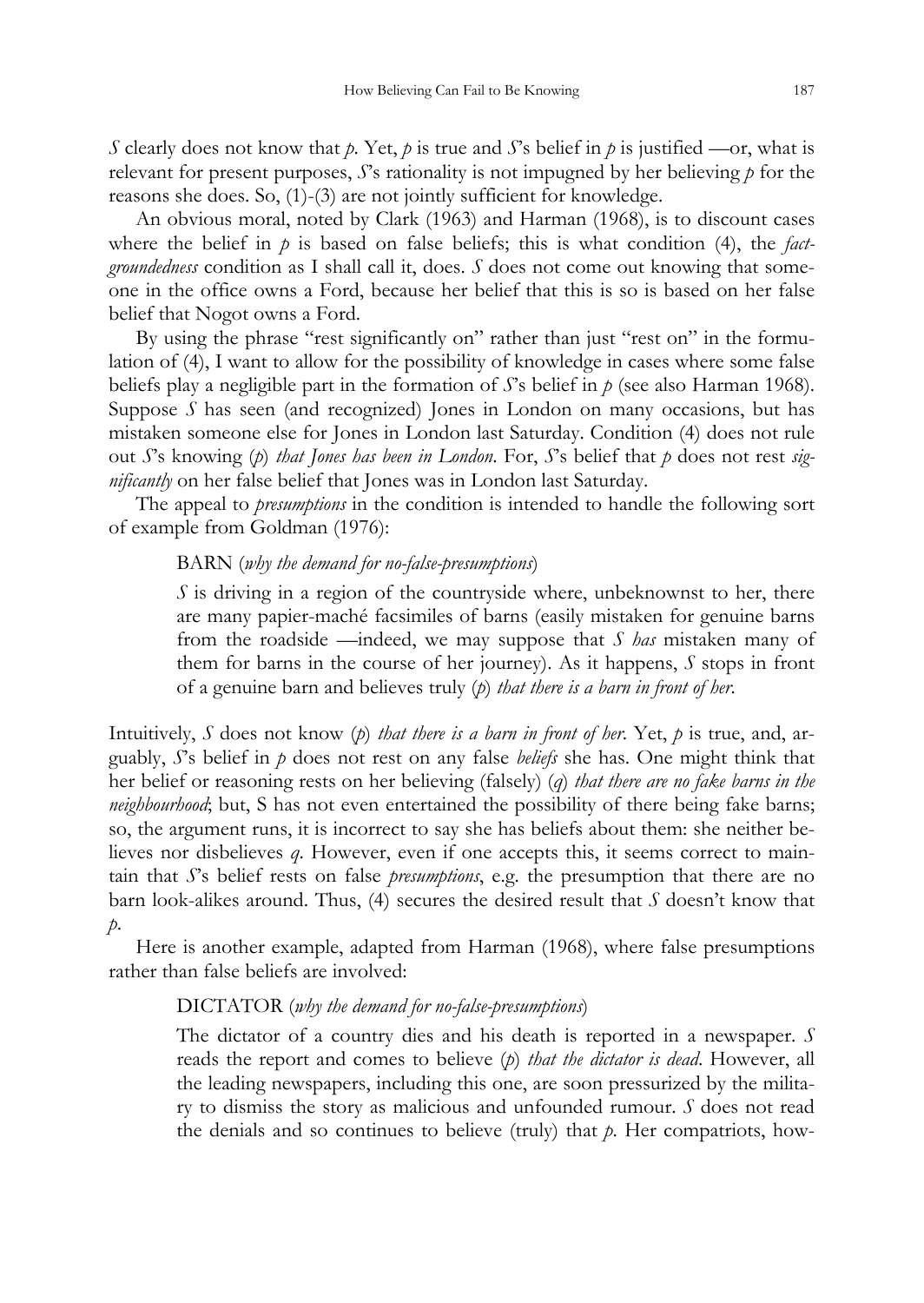ever, are persuaded by the later denials and believe otherwise —as *S* would have done had she read the denials.

There is some reluctance to say that *S* knows (*p*) *that the dictator is dead*, but, as in the BARN example, it might be argued that her true belief does not rest on any false *beliefs* she has. However, it may well rest on a false *presumption*, such as the presumption that the newspaper would not lie about such an important matter.<sup>3</sup> Condition (4) would in that case discount this as a case of knowledge. (Obviously, if *S*'s belief does *not* rest on this or any other false presumption, then she may still come out knowing  $p$ .)<sup>4</sup>

Some analyses rely on counterfactual conditions —conditions like our (5), for example— in order to handle cases like BARN and DICTATOR.<sup>5</sup> If the foregoing illustrations of condition (4) are sound, however, these problem-cases can be resolved without appeal to counterfactuals. So, the question arises, what *does* condition (5) achieve?

## *3. Fact-dependent reasons and the closure principle*

There are two main achievements. Firstly, (5) secures the correct verdict in the following sort of example, where *S* believes *p purely* on statistical grounds (see Dretske 1971, p. 44 ff.):

## LOTTERY (*why (5) is required*)

*S* has been given a national lottery ticket for next Saturday's draw. Today, *S* believes (*p*) *that she will not win the lottery next Saturday*; and she is right: she does not win the lottery on Saturday.6

What is relevant to us is that *S*'s belief is true, perfectly rational, and does not rest on any false beliefs or presumptions. If conditions (1)-(4) are taken to be jointly sufficient for knowledge, *S* comes out *knowing* that she will not win the lottery. This seems wrong. Condition (5) reverses the verdict, because *S* would have the same reasons for believing *p* even if *p* were false.

 $\overline{a}$ 

<sup>&</sup>lt;sup>3</sup> We cannot take the presumption to be that the newspaper is not lying *in this particular case*, because this would be tantamount to presuming *p* itself; S's belief in *p* would not then be *justified* or *supported* by such a presumption, and could not, therefore, be said to *rest* on it.

<sup>4</sup> I mention this because in my experience intuitions vary about whether *S* knows that the dictator is dead—some people remain resolutely convinced that *S does* know. The differing intuitions perhaps reflect that the example is under-described. Anyhow, I do not think too much weight should be placed on what verdict an analysis of knowledge delivers in this example.

<sup>5</sup> E.g. Nozick's (1984) "tracking" account requires this: *if p were not true, then S would not believe p*; *indefeasibility* accounts (e.g. Lehrer and Paxson 1963; Sturgeon 1993) require something like this: *there is no fact q such that if S were aware of q, then she would no longer be justified in believing p*.

<sup>&</sup>lt;sup>6</sup> This example is particularly problematic for defeasibility accounts (see Audi 1998, pp. 217-18).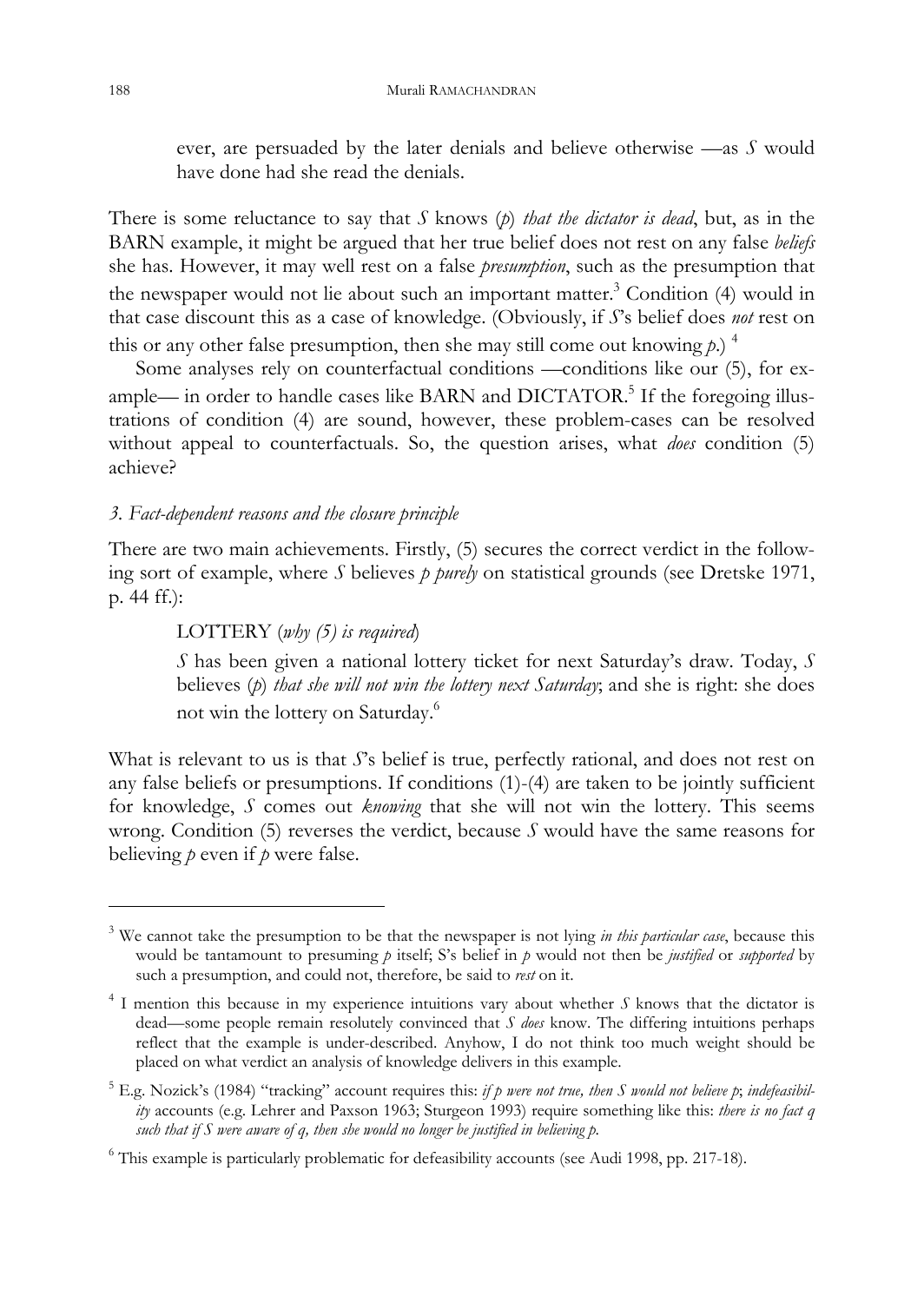The second achievement is that in appropriate cases (5) defies the principle that knowledge is closed under known entailment:

(CP) If *S* knows that *p*, and knows that *p* entails *q*, then *S* knows that *q*.

Admittedly, this principle is *prima facie* plausible; indeed, one may wonder how extension of our knowledge by *inference* is to be accommodated otherwise; however, there appear to be everyday counterexamples. E.g.:

LAPTOP (*counterexample to closure principle; why (5) is required*)

*S* knows (*p*) *that her laptop is at home*. She also knows that *p* entails (*q*) *that the laptop has not been stolen in the last half hour*. However, she surely does not *know q*. Knowing such a thing would appear to require [m](#page-4-0)ore evidence than she has.

Condition (5) delivers the desired verdicts on *p* and *q*. In the normal run of things, the nearest not-*p*-worlds (the nearest worlds in which *S*'s laptop is not in her home) will be worlds in which she brought it to work, or lent it to a friend, or sent it off for repair, etc.. In such worlds, *S* would not have the reasons she actually has for believing *p*  —so (5) is met. By contrast, the nearest not-*q*-worlds (worlds in which *S*'s laptop *was* stolen in the last half hour) will be worlds in which *S* has the same reasons for believing *q* as she has in the actual world —condition (5) is therefore *not* met. Thus, *S* can come out knowing *p* without knowing *q*. 7

It might be objected here that once *S* entertains the possibility of *q* she would no longer lay claim to, or feel confident about, knowing *p*. I agree, but the present analysis does not take *S*'s views or claims as to whether she knows to be crucial to whether she does know —(though, of course, these views and claims may well play a part in fixing whether she meets the conditions of the analysis). If the claim is simply that *S* stops knowing *p* when she entertains the possibility of  $q \rightarrow q$  view endorsed by Lewis (1996) for example— I disagree. Such a stance makes knowledge far too fragile. One would have thought that knowledge should in some sense be more *robust* than mere belief; yet, on this view, knowledge is irrevocably unstable, and epistemologists come out knowing far less about their environment than unquestioning people!

*In any case*, the LAPTOP example makes no mention of *S* 'entertaining' the possibility of *q*, or, for that matter, of her 'entertaining' the truth of *p*, that her laptop is at home. One may take the knowledge ascriptions in LAPTOP purely from a thirdperson point of view. Even though *S* is not thinking about her laptop at present, it may be entirely appropriate to maintain that she does know it is at her home (i.e. *p*).

 $\overline{a}$ 

<span id="page-4-0"></span><sup>&</sup>lt;sup>7</sup> The closure principle is sometimes challenged by reference to radical sceptical hypotheses, such as e.g. (RASH) the hypothesis we are brains in vats on Alpha Centurai with all our sensations and experiences being fed into us by alien, research-active cognitive scientists (see e.g. Nozick 1984). *S* may know (*p*) that her laptop is at home, and also know that this entails the denial of RASH; yet, supposedly, she does not know RASH to be false. I think less radical examples, such as LAPTOP, are more persuasive.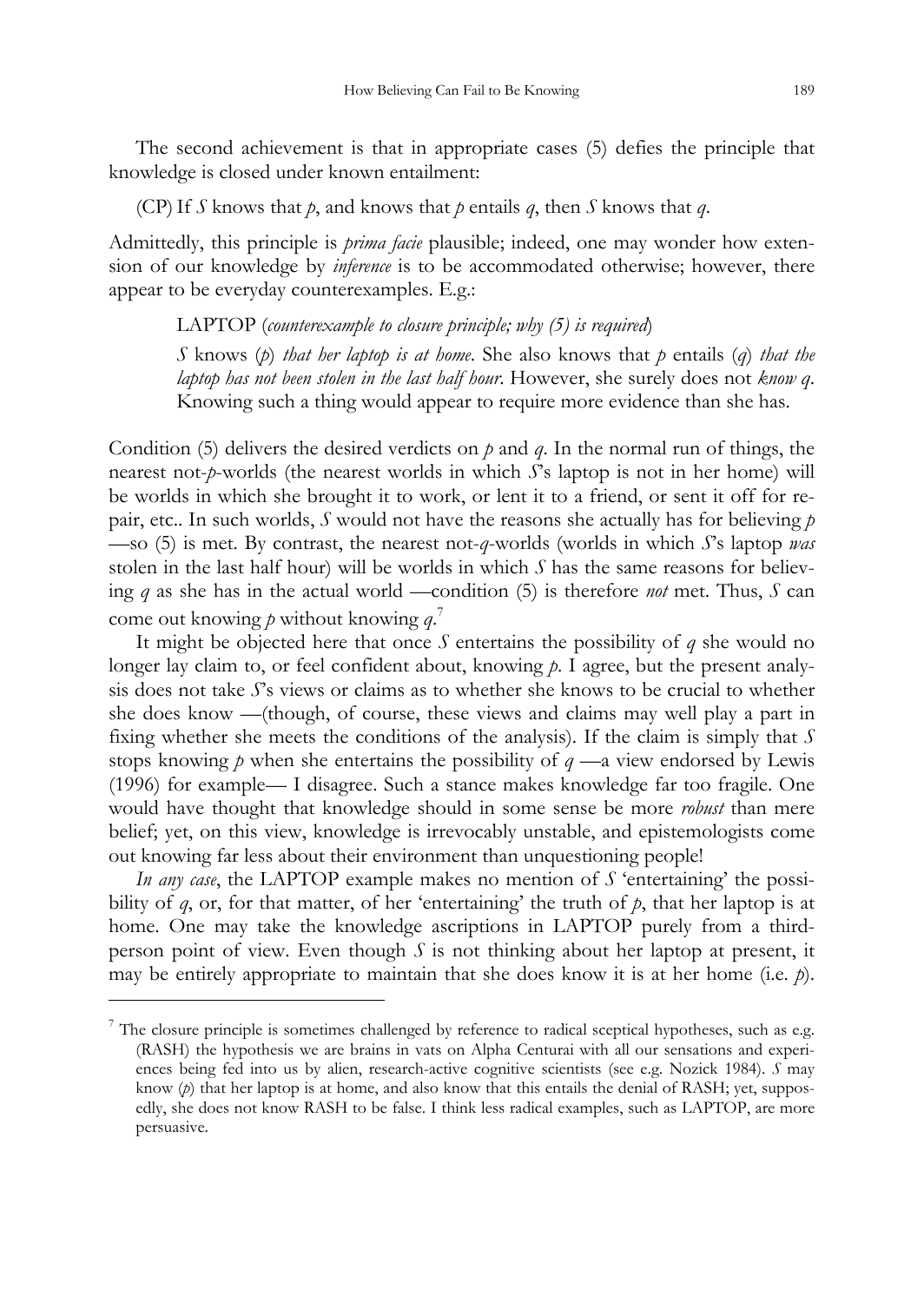Likewise, even if *S* may never considered the possibility of her laptop being stolen, it may be entirely appropriate to also hold that she also knows that it would not be at home if it had been stolen within the last half hour. But, importantly, we can maintain these two things while also denying that she knows her laptop has not been stolen in the last half hour.

Two achievements of condition (5) have been mentioned: its verdicts on LOTTERY and LAPTOP; however, the same is achieved by a simpler condition on knowledge imposed by Nozick (1984):

(Noz) If *p* were not true, then *S* would not believe *p*. (I.e. the nearest not-*p*-worlds are worlds in which *S* does not believe *p*).

So, why not settle for (Noz)? Here's why not:

## OUTING

*S* has believed for sometime, purely on the basis of national statistics, (*p*) *that someone in her office is gay*. Recently, her belief has been confirmed: her colleague, Mr. Make-No-Bones-About-It, has confided to *S* that he is gay.

Intuitively, *S* now knows that *p*. But even if *p* were false, that is, even if *no one* in *S*'s office were gay, *S* would still have believed *p*. So, (Noz) is not met. (5), however, *is* met: there is a main reason  $S$  has for believing  $p$  (namely, her colleague's confession) that she would not have if  $p$  were false. Thus, (5), but not (Noz), permits the correct verdict in the OUTING example.

One final point concerning the roles of conditions (4) and (5). It might be thought that so long as we have (5), condition (4) is unnecessary. What, after all, is wrong with the analysis that takes conditions  $(1)$ ,  $(2)$ ,  $(3)$  and  $(5)$  to be individually necessary and jointly sufficient for knowledge? The only verdict that is affected among the examples we have considered is the verdict on DICTATOR; but, as has been noted (fn. 4), intuitions diverge in this case. The following variation on the NOGOT example shows that (4) is still required:

## DEVIOUS NOGOT

Mr Nogot is mad. He decides that he will fool his gullible colleague *S* into believing (*p*) *that someone in the office owns a Ford* IF AND ONLY IF someone in the office does own a Ford. (Let us suppose that Nogot has the means to find out if someone does.) Nogot finds out that Havit owns a Ford and embarks on his plan. The rest is history —*S* comes to believe truly (*p*) *that someone in this office owns a Ford*.

Clearly, conditions (1)-(3) are met in this case. As for (5): *S* would *not* have the reasons she actually has for believing  $p$  if  $p$  were not true, so (5) is also met. Hence, without condition (4), we would end up with the counterintuitive verdict that *S* knows that *p*. (4) reverses this verdict because  $S$ 's belief in  $p$  does rest on a false belief, the same false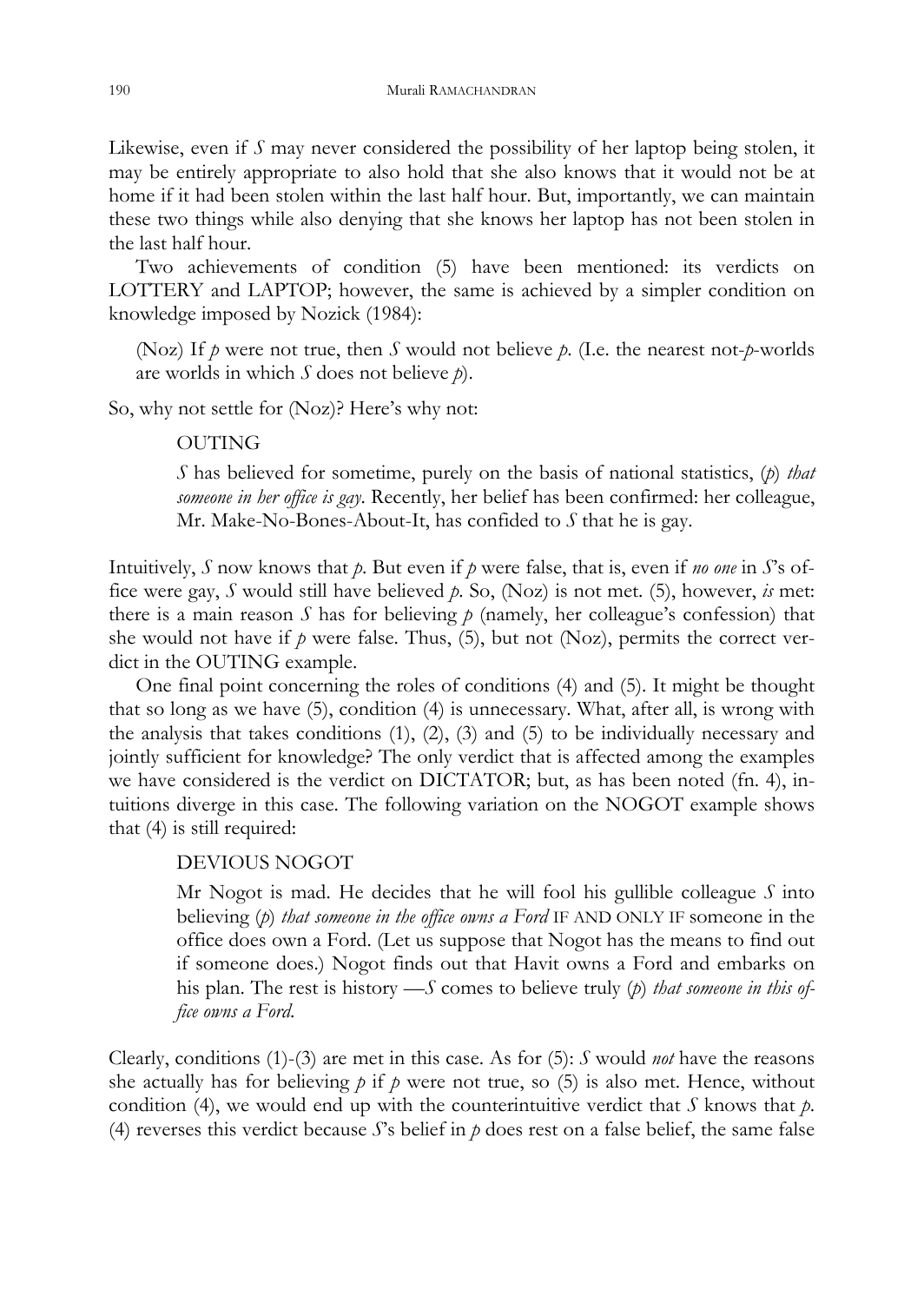belief as in the original NOGOT example, namely, the belief *that Nogot owns a Ford.* So, condition (4) is not redundant.

That concludes the case for conditions (1)-(5). Now let us consider what the point of all this is.

### *4. How one can fail to know*

The issue is pertinent because there is an increasing trend to dismiss the task of providing an analysis of knowledge as wrong-headed. Williamson's (1995, 2000) has been a recent influential vo[ic](#page-6-0)e. He takes *knowing* to be a mental state —more accurately, a propositional attitude— in its own right, along with *believing*, *desiring*, *fearing*, etc.; and it is semantically un-analysable. In particular, knowing cannot be analysed as a special form of believing; i.e. knowledge is not simply belief with a special pedigree, belief that meets certain conditions. Clearly, this threatens the kind of account proposed here. A full discussion of the issue would take us too far afield; I will make a few remarks directed against Williamson.

Even though he takes knowing to be a mental state, Williamson is an *epistemic externalist* insofar as he maintains that one need not be in a position to know whether one knows.8 He draws an analogy between *semantic externalism* and his position. According to the semantic externalist, one cannot have the thought *that gold is precious* without appropriate acquaintance with *gold*; in a world without gold, even a physical duplicate of me could not have thoughts about *gold*. So, *gold*-beliefs *depend* on the existence of *gold*, but they are mental states nevertheless. Likewise, *knowing* that *p depends* on the truth of *p*, but this does not preclude knowing from being a mental state: "If the content of a mental state can depend on the external world, so can the attitude to that content" (Williamson 2000, p. 6).

But there is a crucial disanalogy. The fact that I have beliefs about gold whereas my twin (my physical duplicate in a world without gold) does not has a *causal explanation*  —at any rate, it is partially explained by the different *causal interactions*. Now, consider one of Williamson's own examples:

### *The dead President example*

 $\overline{a}$ 

Consider… the situation of a generally well-informed citizen N.N. who has not yet heard the news from the theatre where Lincoln has just been assassinated. Since Lincoln is dead, he is no longer President, so N.N. no longer knows that Lincoln is President (knowing is factive). (Williamson 2000, p. 23).

According to Williamson, when N.N. stops knowing (L) that Lincoln is President, there is a change in her overall mental state. But, clearly, this change is not the result of any of N.N.'s causal interactions with the external world; intuitively, the change in L's truth value does not impact on her consciousness at all. It therefore seems odd to

<span id="page-6-0"></span><sup>8</sup> A characteristic feature of externalist accounts of knowledge is that the conditions they specify for *S*'s knowing that *p*, in addition to *S*'s truly believing *p*, are conditions that *S* need not be able to tell are met by introspection; consequently, one need not be in a position to know whether one knows. So, I do not dispute the externalist credentials of Williamson's theory.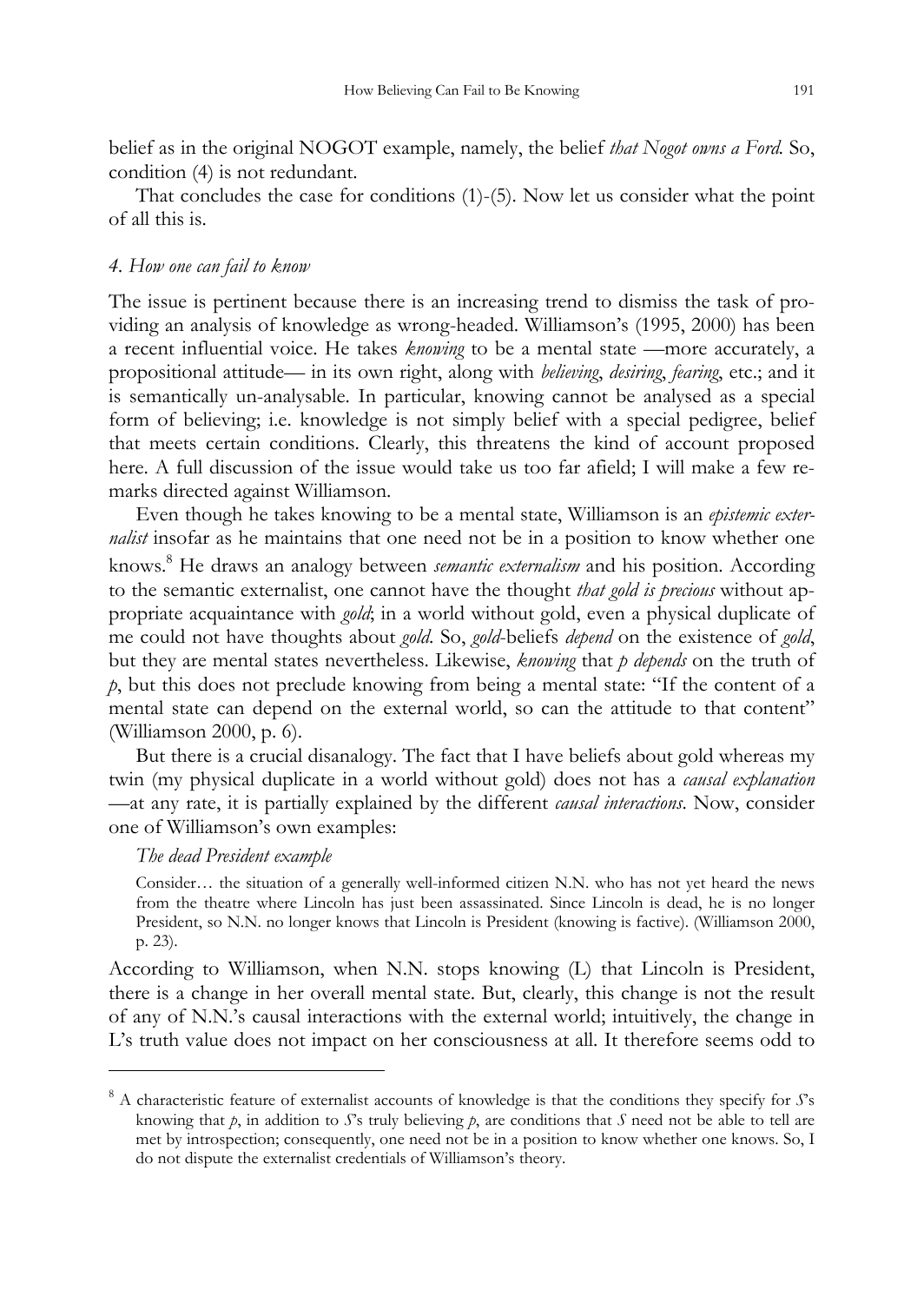hold that the epistemic change corresponds to a change in *mental* state as Williamson has it. So, I think Williamson's comparison with semantic externalism does not really support his position.

Moreover, the epistemic change in N.N. is not accompanied with changes in other propositional attitudes: her beliefs, desires and fears, for example, are *entirely unaffected*. By contrast, one would expect a change in belief, say, to leave some mark on other propositional attitudes —one's desires, fears, expectations or even knowledge. The comparative inertness of knowing in such cases provides another reason, I venture, to question the claim that knowing is a mental state.

Williamson is on safer territory when he claims: "On quite general grounds, one would not expect the concept *knows* to have a non-trivial analysis in somehow more *basic* terms (2000, p. 31). His point here is that previous attempts to analyse other concepts suggest that we should not expect to be able to analyse knowing in terms that can be understood independently of the concept of knowing. The analysis is likely to be circular, and hence not fully reductive. (This point holds even if the conditions the account takes to be necessary and sufficient for knowledge *are* necessary and sufficient. So in what follows I will assume the material adequacy of the conditions.)

The point is well taken —and I fully concede that the account I have proposed may well invoke concepts that are inextricable from the concept of knowing. For example, the concept of *believing* may not be fully understood but by contrast with *knowing*; and we may not have an independent grasp of when one's belied *rests significantly* on other beliefs. So, I do not pretend to have provided a non-circular, reductive analysis of knowledge. But, I contend that such an account nevertheless *has a point*.

To begin with, even if the account is ultimately circular, it unpacks important connections between knowledge and other concepts, and it reveals certain *constraints* on knowing. This surely enhances our understanding of the phenomenon of knowledge. Most importantly, though, the account specifies (albeit indirectly) the ways in which one may *fail* to know. Condition (1) is in fact redundant; it is entailed by condition (5): if it is true that S wouldn't have the reasons she actually has if  $p$  were not true, then, clearly, *p* must actually be true. So, assuming the material adequacy of the account, there are three, and only three, different ways in which believing can fail to be knowing —roughly: the subject's rationality is impugned, her belief rests significantly on falsehood, or the reasons behind it do not depend on the truth of the believed fact. Thus, we have explanations of why the subject S does not know the propositions in question in examples such as LOTTERY, BARN, DEVIOUS NOGOT. These explanations are more direct and less obscure than Williamson's own: for example, he resorts to an un-analysable, unorthodox, externalist notion of *evidence* in order to explain the absence of knowledge in some cases (see e.g. 2000, ch. 9). And, presumably, given his take on the un-analysability of knowledge, he cannot rule out the possibility of cases where there is *no explanation whatsoever* for one's knowing or not knowing a certain fact.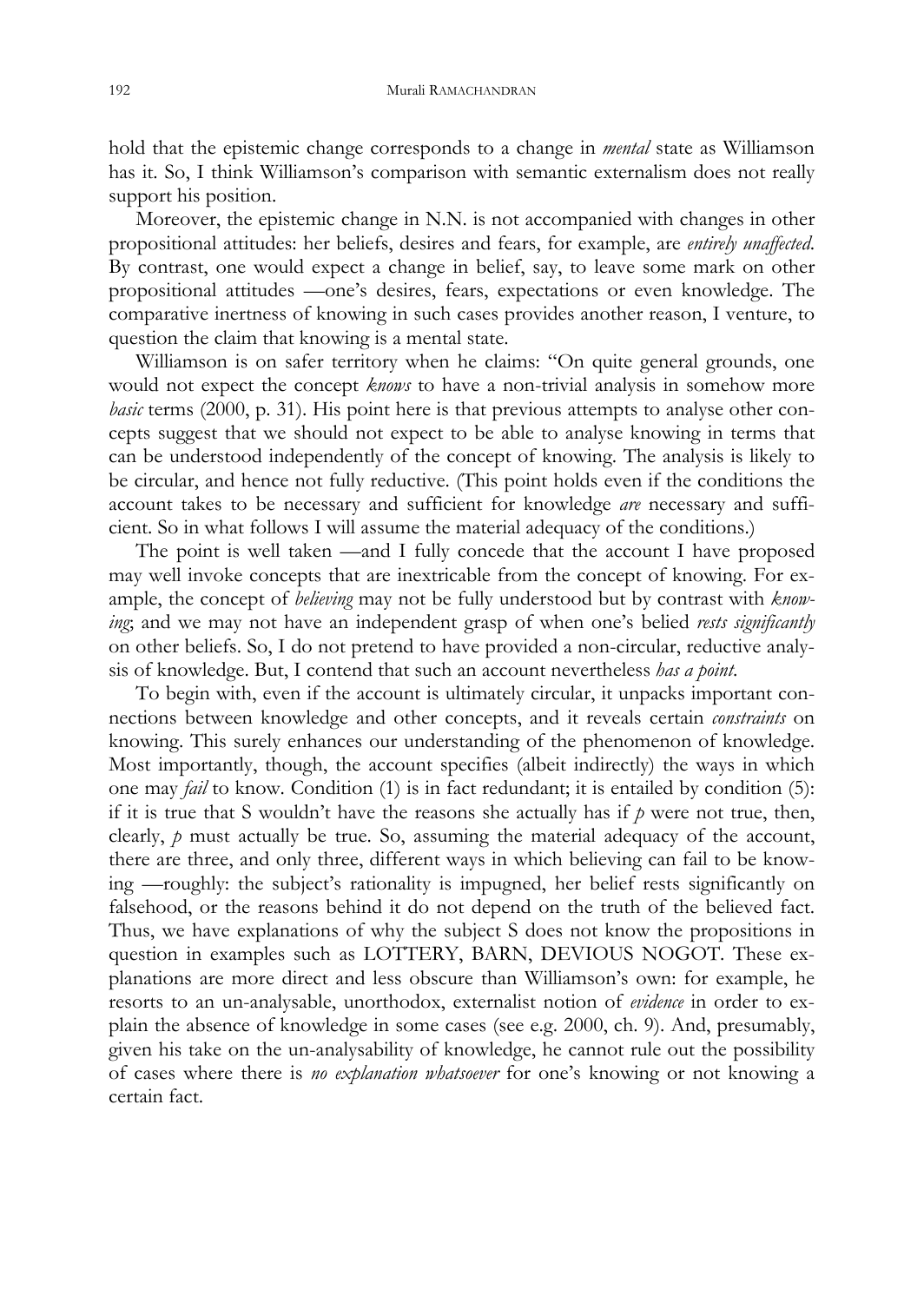So, I contend that even if knowing is semantically irreducible as Williamson maintains, the necessary and sufficient conditions sought (or proffered) by traditional accounts may have an *essential explanatory* role.

### *5. A closing suggestion regarding closure*

 $\overline{a}$ 

In §3 we rejected the unrestricted validity of the closure principle:

(CP) If *S* knows that *p*, and that *p* entails *q*, then *S* knows that *q*.

But, a great deal of our knowledge *is* acquired by inference —e.g. mathematical and scientific knowledge. So, some qualified version of (CP) must be correct. I suggest the following:

( $CP^*$ ) If *S* knows that *p* and that *p* entails *q*, then, *so long as the corresponding beliefs of S's do not rest on the belief or presumption that q*, *S* knows that *q*. 9

In the LAPTOP example, *S*'s belief in *p* (that her laptop is at home) *rests* on her presumption  $(q)$  that it has not been stolen in the last half hour. So,  $(\mathbb{CP}^*)$  does not, in this instance, lead to the conclusion that S knows q. But consider a different consequence of *p*: (*r*) *that her laptop is at home or in Paris*; *S*'s belief in *p* does not rest on her belief (or presumption) that here laptop is at home or in Paris. So, (CP\*) sanctions the conclusion that *S* knows *r*.

The question arises whether the validity of  $(CP^*)$  is follows from conditions [\(1](#page-8-0))-(5) of the account proposed here. For, if it does not follow, then our inferential knowledge may not come out as knowledge by that account. We need not struggle with attempting to derive  $(CP^*)$  from (1)-(5). I propose we simply modify our account as follows:

A subject, *S*, *knows* that *p if* conditions (1)-(5) obtain, *or if* she comes out knowing *p* by (CP\*); otherwise, she does *not* know *p*.

It may be a bit trickier to accomplish, but one may still extract from this revised account the precise ways in which believing can fail to be knowing.<sup>10</sup>

<sup>9</sup> Davies (1998) proposes an analogous qualification for the transmission of *epistemic warrant*: "Epistemic warrant cannot be transferred from *A* to *B*, even given *a priori* known entailment from *A* to *B*, if the truth of *B* is a precondition for our warrant for *A* to count as a warrant." (1998, p. 351).

<span id="page-8-0"></span><sup>&</sup>lt;sup>10</sup> I have presented versions of this paper at the Universities of Sussex, Manchester and York, and at Birkbeck College, London; I thank the particpants for the useful discussions. Thanks also to Michael Morris and Kathleen Stock for more detailed comments. Research supported by the research Fund of the School of Humanities (Sussex), and HUM2004-02330.